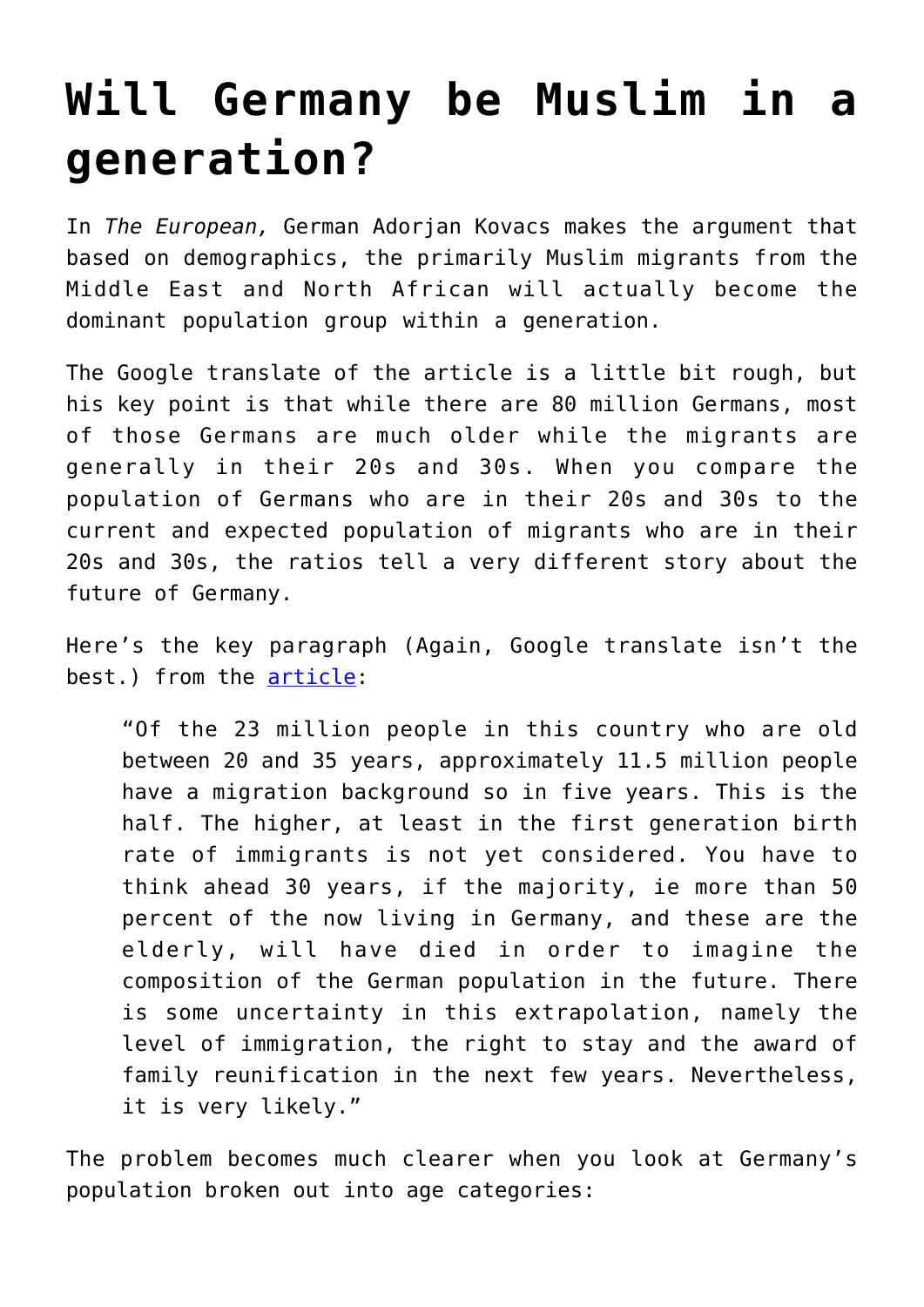## $\pmb{\times}$

Germany, like the rest of Europe, has not reproduced herself. Now, compare the chart above to one on America:

## $\pmb{\times}$

As you can see, the United States will have a large portion of its population aging, but it also has large populations of youth who will be able to fill the void. Germany does not.

Germany is attempting to fix its failure to reproduce by importing people from very different cultural backgrounds. As the [New Years assault](https://www.intellectualtakeout.org/blog/let%E2%80%99s-be-honest-about-cologne-assaults) by 1,000 migrants against German women in Cologne shows, this culture clash can be quite explosive.

Besides the current clashes, the potential to radically change Germany is apparent. As we have always argued at Intellectual Takeout, politics is merely a reflection of culture. Culture is what drives the direction and laws of a country: